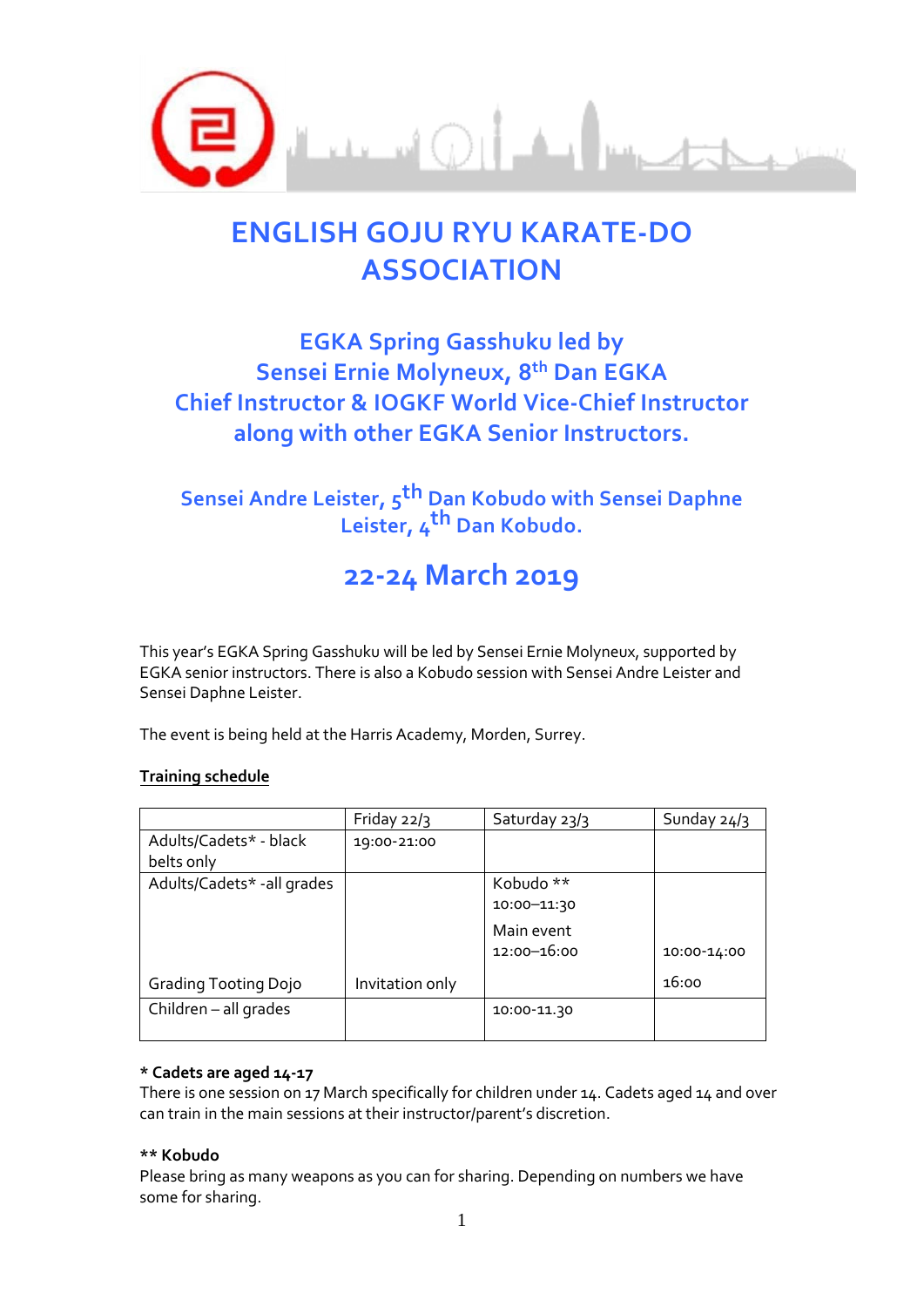

#### **Costs**

|           | 3 days | Saturday/Sunday          | Friday | Saturday                       | Sunday |
|-----------|--------|--------------------------|--------|--------------------------------|--------|
| Adults    | £75    | £65<br>(excludes Kobudo) | £20    | £35<br>+ Kobudo session £10    | £35    |
| Cadets    | £40    | £35<br>(excludes Kobudo) | £10    | £25<br>+ Kobudo session £5     | £25    |
| Children  |        |                          |        | £10                            |        |
| Non-IOGKF | £120   | £90                      | £35    | £50<br>+ Kobudo session<br>£10 | £50    |

#### **Family training concessions available – third family member goes free**

#### **Registration**

So that we can arrange the teaching rotas, pre-registration is required. Please send the following details to Sensei Linda Marchant at [gojulinda@live.co.uk](mailto:gojulinda@live.co.uk): Name Grade Age Dojo Sessions attending

#### **Please pre-register by 16 March 2019.**

Registration on the day will take place before training, so please allow time. Please make cheques payable to 'EGKA' or, if paying by cash, bring the correct amount.

#### **T-shirts**

There are no t-shirts this year.

#### **Venue**

The Gasshuku will take place at:

Harris Academy Morden, Lilleshall Road, Morden, Surrey, SM4 6DU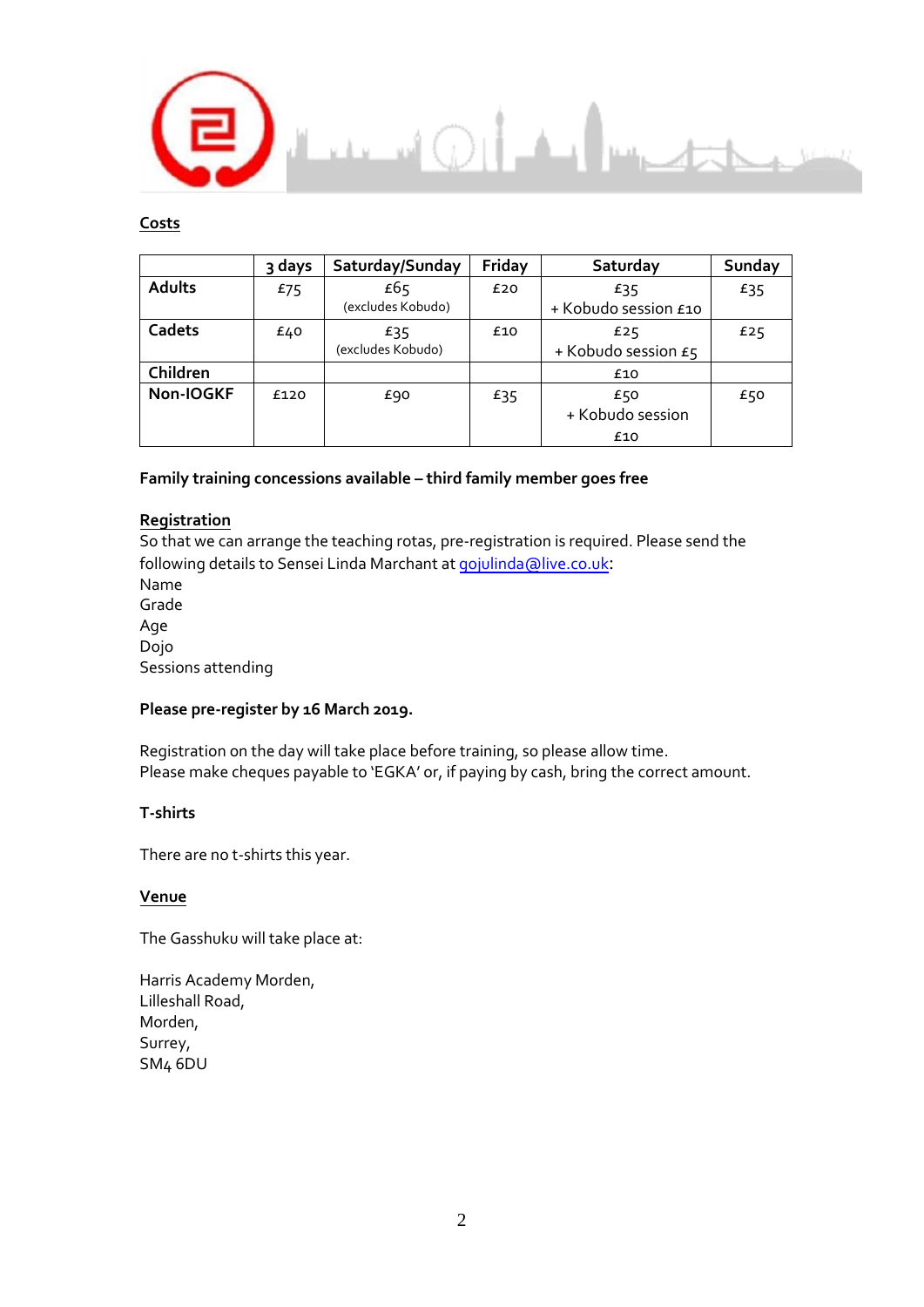

#### *There will be a juice stall, where you can buy tea, coffee and some snacks. There are a number of shops in the vicinity.*

#### **Travel**

The venue is easily accessible by public transport and is close to the A3 and M25. Please use [http://www.tfl.gov.uk](http://www.tfl.gov.uk/) to plan your journey by public transport.

#### **Tube**

Morden tube station is the closest (about 1 mile walk).

#### **Train**

There are 2 stations close by – Morden South and St Helier. Both are on the **Thameslink Loop** which goes into London. The journey time is approx. 30 minutes to London Blackfriars.

#### **Car**.

The A3 and M25 are nearby, providing easy access from all parts of the UK. Parking is available at the Academy, although numbers are limited.

#### **Hotels**

#### **Budget hotels**

**London Wimbledon Morden Travelodge –** Saver rate currently £27 per night for a double room, **2 miles from venue**

http://www.travelodge.co.uk/hotels/51/London-Wimbledon-Morden-hotel/hotel-details

**London Balham Travelodge** – Saver rate currently £33 per night, **4 miles from venue**, next to Balham underground station, which is 5 stops from Morden on the Northern Line http://www.travelodge.co.uk/hotels/555/London-Balham-hotel/hotel-details

#### **Mid-priced hotels**

Holiday Inn Express London Wimbledon South - Advance rate £61 per night for a double room, **3 miles from venue**, 2 stops from Morden on the Northern Line. http://www.hiexpress.com/hotels/us/en/reservation/roomrate

#### See also:

<http://www.premierinn.com/en/hotel/LONMER/london-wimbledon-south>

<http://www.roseandcrownwimbledon.co.uk/hotel-overview.php>Wimbledon Village Pub/Hotel, 4 miles from venue

<http://whiteharthoteluk.co.uk/>Kingston Pub/Hotel, 7 miles from venue